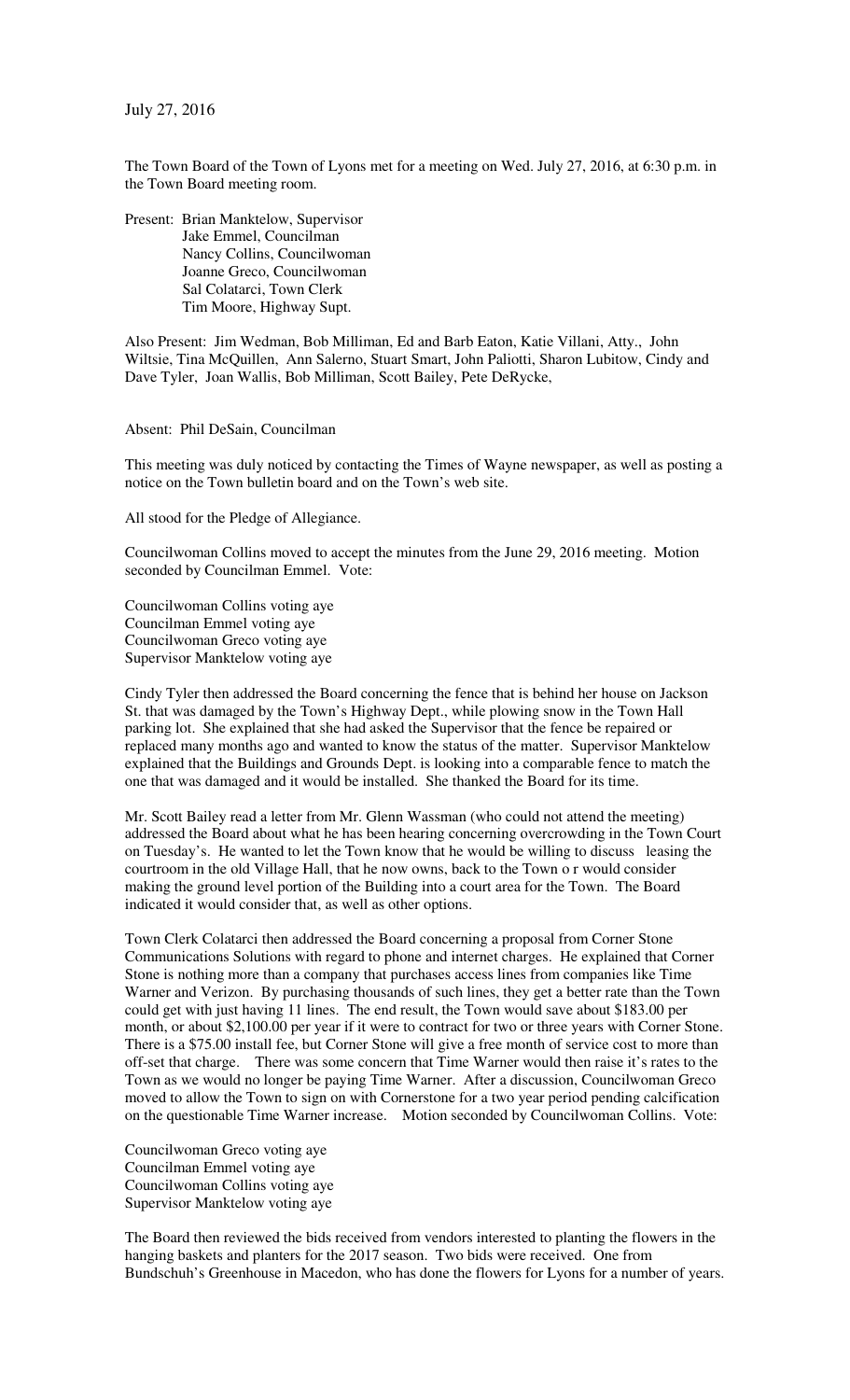That bid totaled \$1,763.00. The other from Q's landscaping in Newark. That bid totaled \$2,975.00.

After discussion, Councilwoman Greco moved to award the 2017 bid to Bundschuh's Greenhouse. Motion seconded by Councilman Emmel. Vote:

Councilwoman Greco voting aye Councilman Emmel voting aye Councilwoman Collins voting aye Supervisor Manktelow voting aye

The Board then heard a short presentation form Elder Russell from the Church of latter Day Saints in Lyons. The church is looking to do a community project that would involve church members as well as residents from the community. The Board gave Elder Russell several suggestions of organizations to contact including the Community Center, the Main Street program, the library, and Literacy Volunteers on Canal Street.

Councilwoman Collins then moved to approve payment of General Fund vouchers #357 through#411 totaling \$66,054.55 And Highway fund vouchers #124 through #140 totaling \$39,690.50 Motion seconded by Councilwoman Greco. Vote:

Councilwoman Collins voting aye Councilman Emmel voting aye Councilwoman Greco voting aye Supervisor Manktelow voting aye

Department Reports were heard. Assessor Tina McQuillen stated that there were 34 sales in June due to the County auction. Exemption renewals will be sent out at the end of August and will start coming back in Sept. and continuing through Feb.

Interim Ambulance Administrator John Wiltsie, in a written report said that the department responded to 115 calls in June. Supervisor Manktelow stated that the department was notified that it will be getting it's ALS status back, perhaps as early as Sept.

Highway Supt. Tim Moore addressed the Board with a listing of jobs done over the past month by his department He explained that Green Renewable is done grinding brush at the old Landfill on Cole Road. They also hauled some of the old material away, even though that wasn't part of the bid.

Also, the new pick up truck and the new dump truck are being built. At some point, the old pick up and the old dump will need to be declared surplus to bring to the Monroe County auction in the fall.

The Board then discussed a quote submitted from Buildings and Grounds Foreman Ben Follette for pavers at Phelps Cement Products, to be placed around 9 trees in the downtown section of Town. Total cost for the materials is \$1,024.00. The Buildings and Grounds Dept. will install the product. After discussion, Councilman Emmel moved to allow the purchase of the pavers. Motion seconded by Councilwoman Collins. Vote:

Councilwoman Collins voting aye Councilwoman Greco voting aye Councilman Emmel voting aye Supervisor Manktelow voting aye

In his report, Mr. Follette listed all the items the department was involved with over the past month including cleaning bushes and trees on the canal trail, cutting back trees and brush on Leach Rd. from the bridge to Route 31, and keeping storm drains cleaned clean.

Supervisor Manktelow then publicly thanks the Peppermint days Committee for another outstanding festival and also thanked the Town Highway and Building and Grounds department for helping with the event.

Cemetery Sexton John Paliotti reported that the Town has done 4 full burials and three cremation burials between the Elmwood and the Rural cemeteries. Also two new commercial grade weed eaters have been purchased.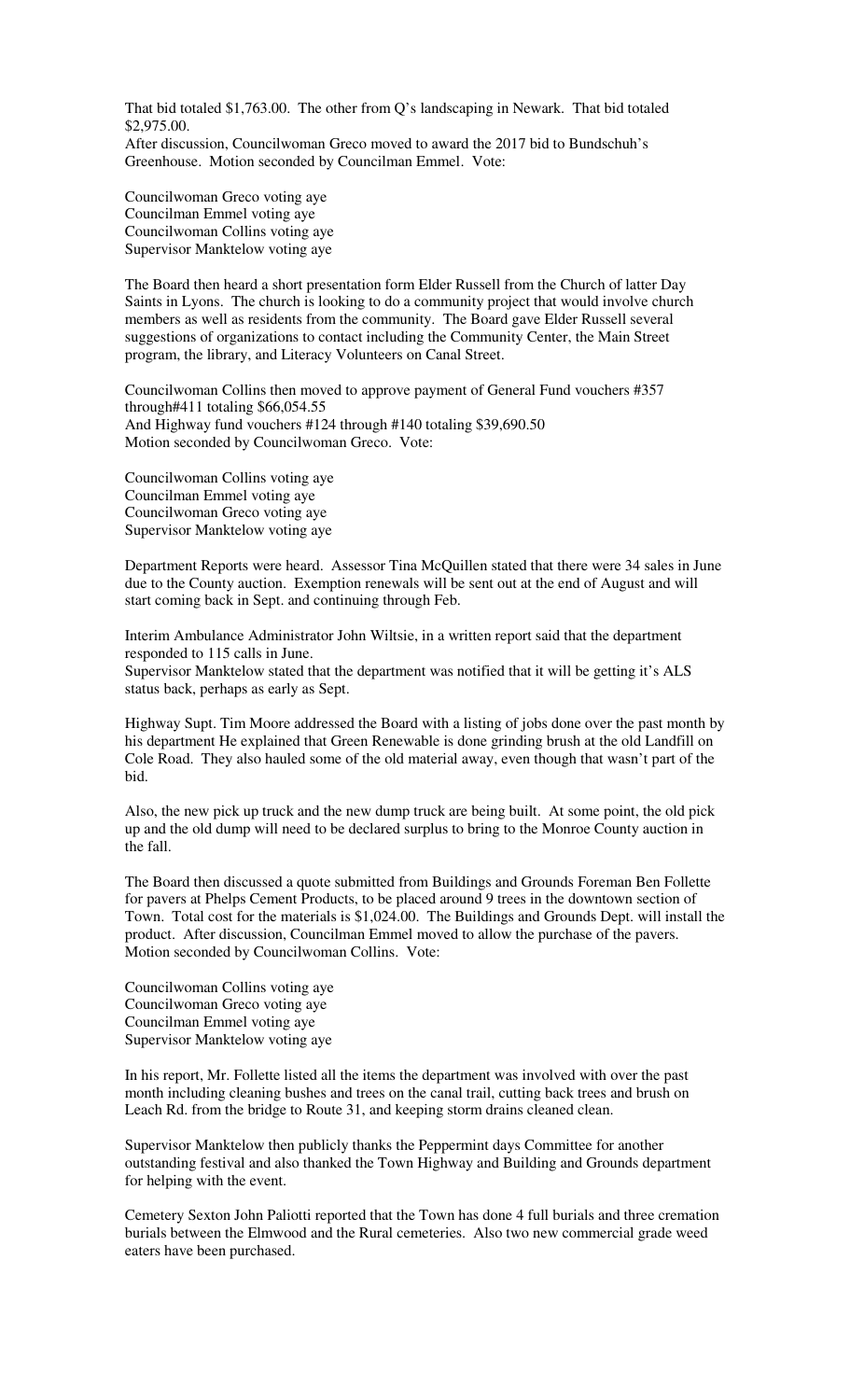Supervisor Manktelow explained that the Town needs to pass a resolution approving the refinancing (re-bonding) of the Health Services Building on Nye Road. The County has already passed the resolution, and since the Town will retain ownership of the building at the end of the term, it too must pas a resolution. Town Attorney Villani explained that he has reviewed the resolution and has no problem with it. After discussion, Councilwoman Collins moved the following…

> **RESOLUTION AUTHORIZING THE CORPORATE PURPOSES AND ACTIVITIES OF LYONS COMMUNITY HEALTH INITIATIVES CORP. AND THE ISSUANCE AND SALE BY LYONS COMMUNITY HEALTH INITIATIVES CORP. OF ITS FACILITY REVENUE BONDS (LYONS COMMUNITY HEALTH INITIATIVES CORP. PROJECT), SERIES 2016 IN THE AGGREGATE PRINCIPAL AMOUNT OF NOT TO EXCEED \$3,800,000.00 AND THE EXECUTION OF RELATED DOCUMENTS.**

**WHEREAS,** the Town of Lyons, New York (the "Town") has been advised by the Lyons Community Health Initiatives Corp., a New York not-for-profit corporation (the "Issuer") formed for the purpose of issuing obligations on behalf of the Town, that the Issuer, under the authority of Internal Revenue Service Procedure 82-26 ("Rev. Proc. 82- 26"), desires to issue its Facility Revenue Bonds (Lyons Community Health Initiatives Corp. Project), Series 2016 in an amount not to exceed \$3,800,000.00 (the "Series 2016 Bonds") for the purpose of: (i) the refunding of all outstanding bonds from the Issuer's issuance of its \$7,670,000 Lyons Community Health Initiatives Corp. Facility Revenue Bonds, Series 2004 (the "Series 2004 Bonds"); (ii) the funding of a debt service reserve fund and (ii) the payment of certain costs of issuance associated with the issuance of the Series 2016 Bonds; and

**WHEREAS,** the Issuer's purpose and activities encompass the ownership of a health services facility located wholly within the Town (the "Facility'), the financing of the construction and equipping thereof through the issuance of its bonds and the lease of the Facility to Wayne County (the "County") for use as a health services facility; and

**WHEREAS**, the Series 2004 Bonds were issued to finance a certain project consisting of: (i) the refunding of the \$9,155,000 Lyons Community Health Initiatives Corp. Facility Revenue Bonds, Series 1994 (the "Series 1994 Bonds"), the proceeds of which financed the original construction and equipping of the Facility; (ii) the funding of (a) the construction and equipping of certain capital improvements to the Facility, including a new roof and any additional improvements or equipment necessary and incidental thereto, (b) an additional deposit to the Debt Service Reserve Fund established under the Trust Indenture dated as of April 15, 1994 by and between the Issuer and Manufacturers and Traders Trust Company as security for the Series 2004 Bonds and (c) payment of certain costs of issuance associated with the issuance of the Series 2004 Bonds; and

**WHEREAS,** the Issuer has further advised the Town that the issuance of the Series 2016 Bonds and the refunding of the Series 2004 Bonds will result in significant interest savings due on the Series 2004 Bonds; and

**WHEREAS,** by resolution duly adopted on July 27, 1994 (the "1994 Resolution"), the Town, in compliance with Rev. Proc. 82-26, authorized (i) the issuance of the Series 1994 Bonds and (ii) the transfer of title to the Facility from the Issuer to the Town upon repayment of the Series 1994 Bonds; and

**WHEREAS,** by resolution duly adopted on April 28, 2004 (the "2004 Resolution"), the Town, in compliance with Rev. Proc. 82-26, authorized (i) the issuance of the Series 2004 Bonds and (ii) the transfer of title to the Facility from the Issuer to the Town upon repayment of the Series 2004 Bonds; and

**WHEREAS,** in compliance with Rev. Proc 82-26, the Town is required to approve the issuance of the Series 2016 Bonds; and

**WHEREAS,** the issuance of the Series 2016 Bonds and the resulting refunding of the Series 2004 Bonds are in the public interest of the citizens of the Town, and the Town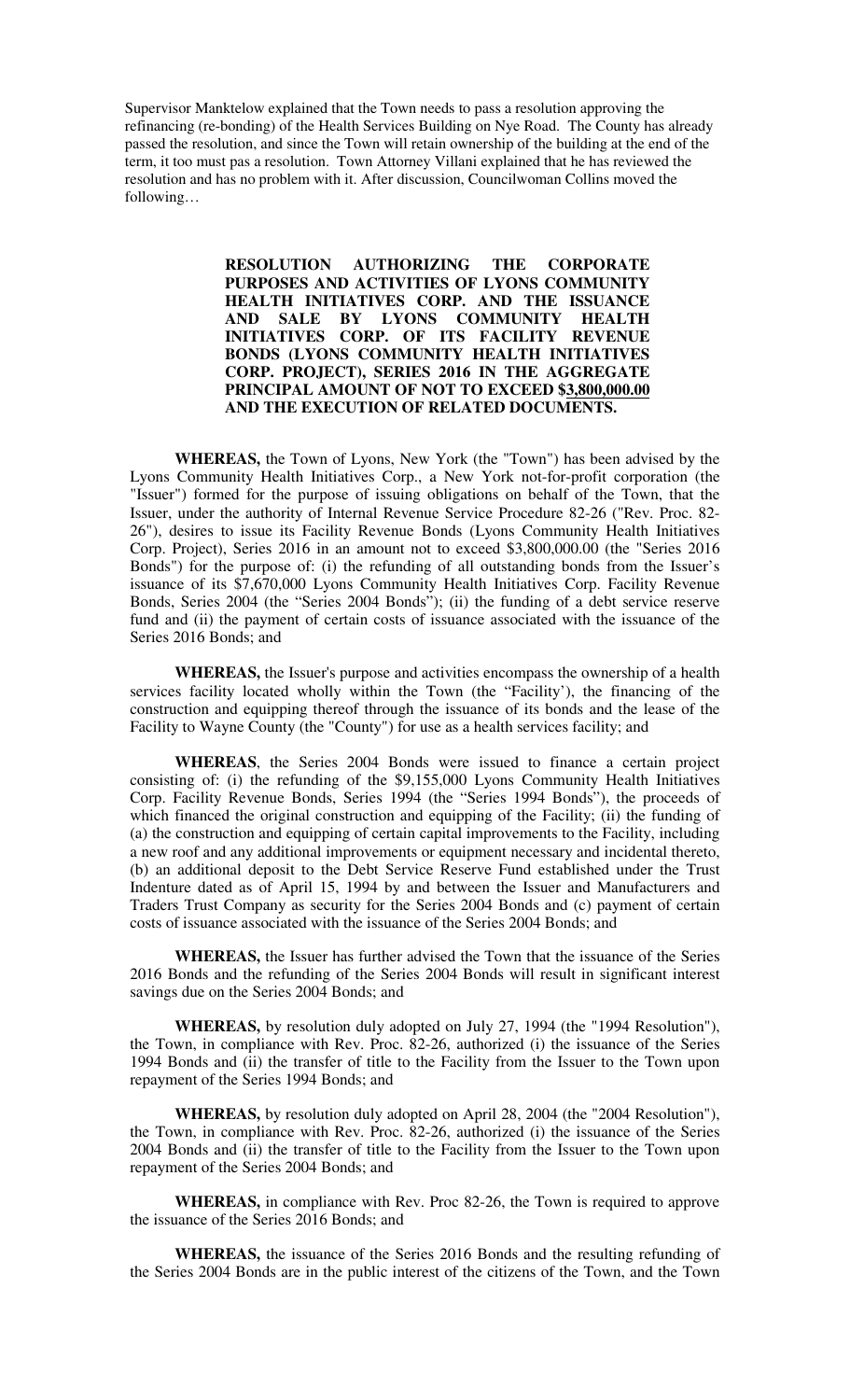desires to cooperate with the Issuer, the County, the State of New York and other public bodies to endorse the delivery of health care services within the community.

**NOW THEREFORE BE IT RESOLVED** by the Town of Lyons, New York, a body corporate and politic, a lawful quorum of which is duly assembled as follows:

In accordance with Rev. Proc. 82-26, the Town hereby (i) approves the purposes and activities of the Issuer (as described above) and the issuance by the Issuer of the Series 2016 Bonds in a principal amount not to exceed \$3,800,000.00 and (ii) reconfirms all findings made in the 1994 Resolution and 2004 Resolution, including the requirement that the Town accept the unencumbered fee title to the Project at the earlier of the time of dissolution of the Issuer or upon payment of the Series 2016 Bonds in full.

**THIS RESOLUTION** shall be in full force and effect from and after its passage. Above seconded by Councilwoman Collins. Vote:

Councilwoman Collins voting aye

Councilman Emmel voting aye

Councilwoman Greco voting aye

Supervisor Manktelow voting aye

Councilwoman Greco then moved to allow Council on Alcoholism and Addictions of the Finger Lakes to use the downtown park on Tuesday Aug. 2 from 9 a.m. til 7 p.m. for the National Night Out Community event as well as to close Church Street from Broad to William Streets at 5:30 p.m. Monday Aug. 1. Motion seconded by Councilman Emmel. Vote:

Councilwoman Greco voting aye

Councilwoman Collins voting aye Councilman Emmel voting aye

Supervisor Manktelow voting aye

 At 8 p.m., Councilman Emmel then moved that William Street between Pearl and Church Streets be closed on Sat. Aug. 6 between 7 a.m. and 2 p.m. so the Main Street Program can hold its Lyons Community Garage Sale. Two additional trash cans will be made available, as well. Motion seconded by Councilwoman Greco. Vote:

Councilwoman Greco voting aye Councilman Emmel voting aye

Councilwoman Collins voting aye

Supervisor Manktelow voting aye

Councilman Emmel then moved to go into executive session, asking Mr. Ed Eaton to remain. Motion seconded by Councilwoman Collins. Vote:

Councilman Emmel voting aye

Councilwoman Collins voting aye Councilwoman Greco voting aye

Supervisor Manktelow voting aye

At 10 p.m., Councilwoman Greco moved to come out of executive session. Motion seconded by Councilwoman Collins. Vote:

Councilwoman Greco voting aye Councilwoman Collins voting aye